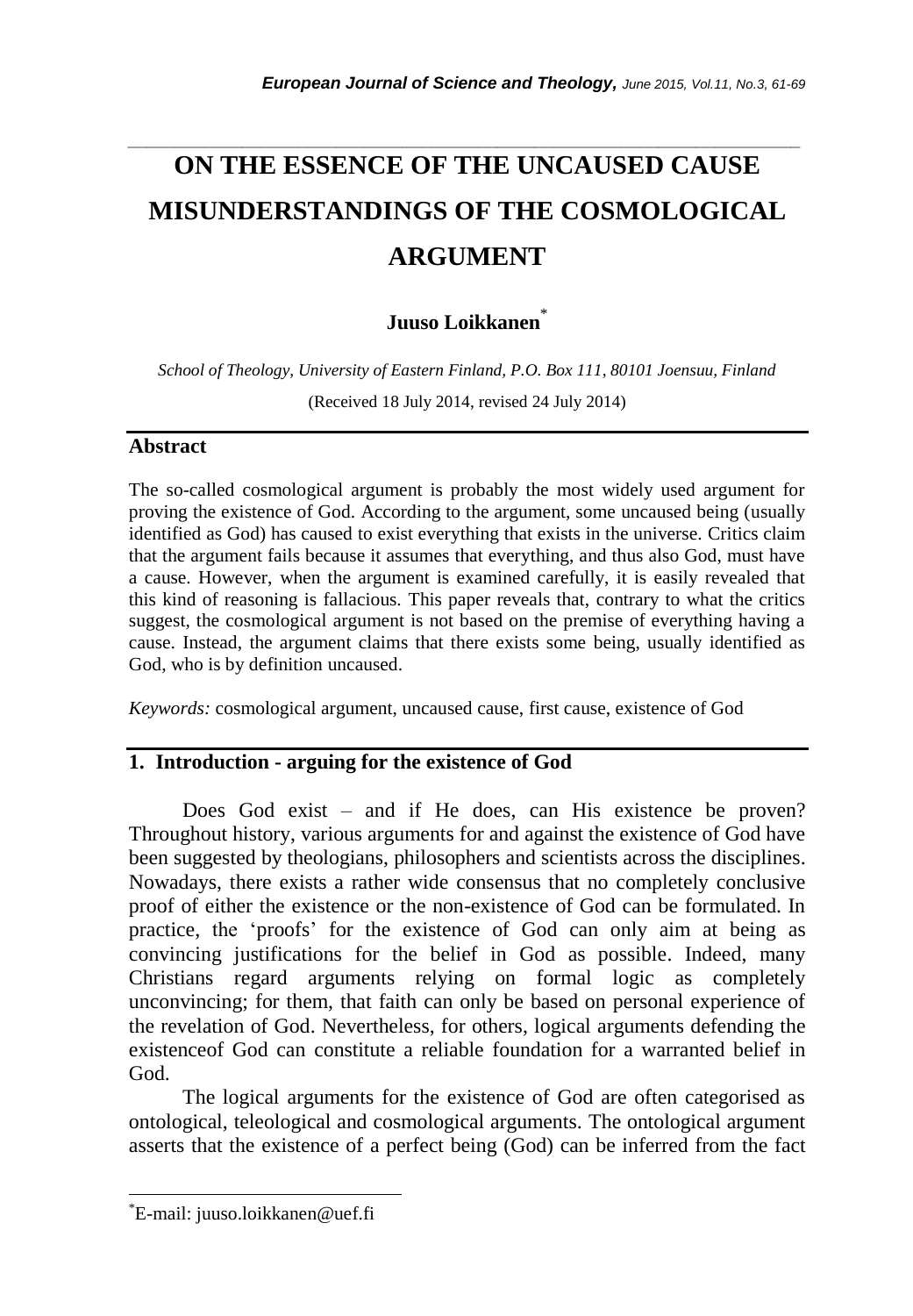that such a being can be imagined to exist. Perhaps the most promising contemporary version of the argument, the so-called victorious modal ontological argument, is due to Alvin Plantinga [1].The teleological argument, in turn, pays attention to certain features of the physical universe that are claimed not to be able to exist without a supernatural designer (God). Of late, the socalled fine-tuning argument, based on the observation that many fundamental physical constants are "adjusted" exactly the right way for life to exist, has been debated widely [2].

The focus of this article is the cosmological argument, which argues tha there has to exist some being that has caused the universe and everything in it to exist. During the last three millennia, the argument has taken various forms ranging from Aristotle"s unmoved mover and Thomas Aquinas" first cause to William Lane Craig"s modern kalām argument. Few cosmological arguments deal specifically with the God of Christianity but instead aim at proving the existence of some kind of a non-contingent being that is the first cause of all contingent beings. In the context of Christian theology, though, this first cause is usually identified as God.

In addition to being the most popular argument for God, the cosmological argument is also likely the most criticised one. Some of the best-known critics of the argument include David Hume [3], Immanuel Kant [4] and Bertrand Russell [5]. Unfortunately, the essence of the argument has often been misunderstood and, consequently, much the critique has missed its mark. This is especially true of many  $21<sup>st</sup>$  century critics of the argument. According to biologist and popular scientist Richard Dawkins, for instance, the cosmological argument claims that everything has a cause, and therefore also God must have a cause [6]. Formulated like that, the argument immediately evokes the question: Who made God? This question, however, is unnecessary and even unjustified, if the cosmological argument is understood correctly. The actual logic of the cosmological argument is decisively different from the logic alleged by the critics.

## **2. The alleged logic of the cosmological argument**

As mentioned above, Dawkins asserts that the cosmological argument is based on the assumption of everything having a cause, from which he deduces that God, too, must have a cause. Dawkins maintains that all forms of the cosmological argument (focusing mainly on those presented by Thomas Aquinas) "involve an infinite regress" and "make the entirely unwarranted assumption that God himself is immune to the regress". In other words, since the starting premise is that everything must have a cause, any such argument that builds on this premise and claims hat something uncaused, e.g. God, exists necessarily fails [6, p. 100–102].

Dawkins' standpoint represents well the view of many contemporary critics of the cosmological argument. For example, two other leading advocates of the New Atheist movement, philosopher Daniel Dennett and journalist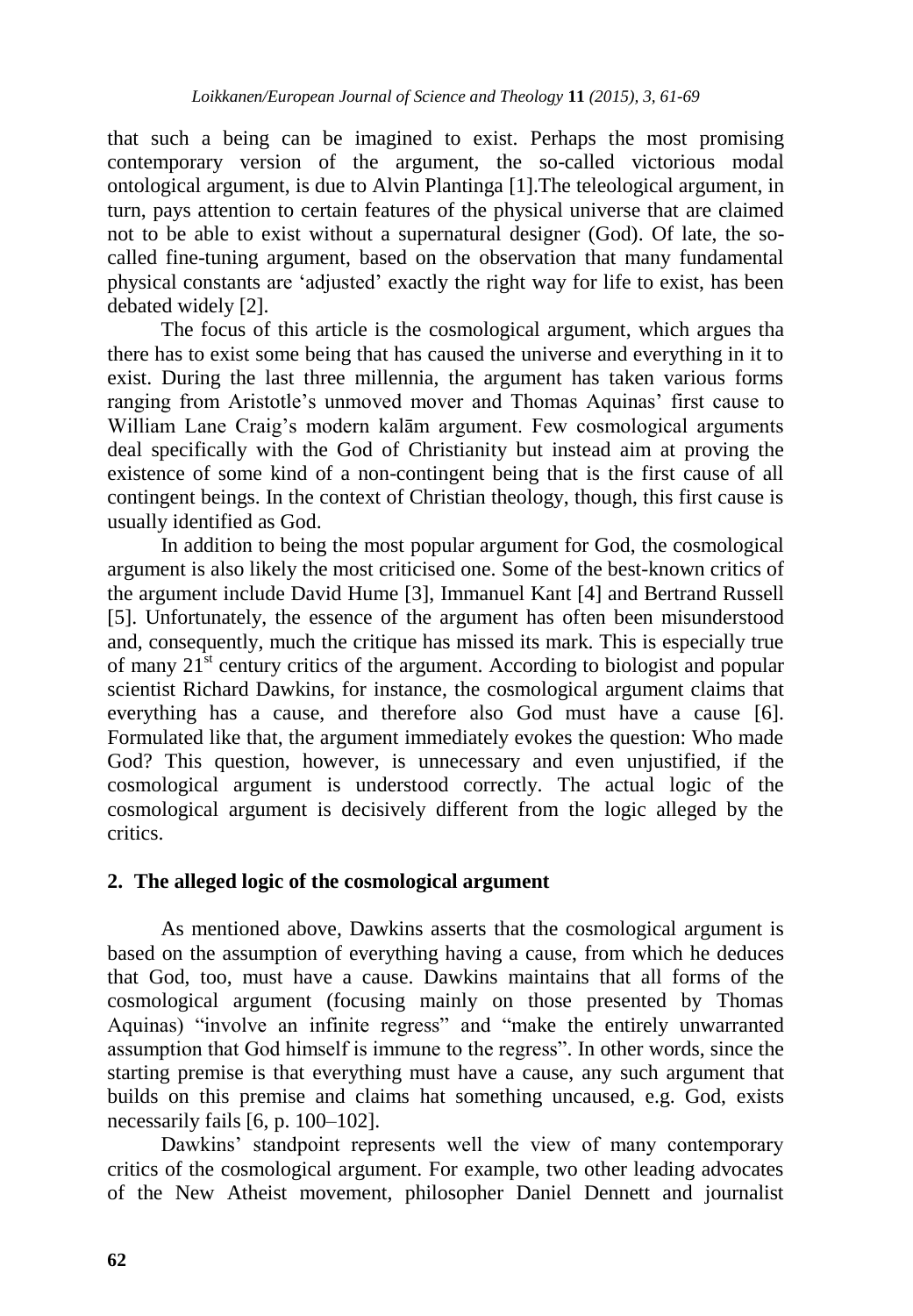Christopher Hitchens see the cosmological argument much in the same way. Dennett holds that the cosmological argument states that "since everything must have a cause the universe must have a cause – namely, God" [7]. Hitchens, on his part, argues that at the end, in the infinite regression of causes, there always remains the question "Who created this [first] creator?", adding that he has "never known anyone who can get past the infinite regression objection" [C. Hitchens and D. Wilson, *"Is Christianity Good For the World?"*, The King's College, New York, October 29, 2008, transcript of the debate available online at http://hitchensdebates.blogspot.fi/2010/07/hitchens-vs-wilson-kings-college. html]. Even world-renowned physicist Stephen Hawking has taken a stance on the matter. He writes (together with Leonard Mlodinow): "It is reasonable to ask who or what created the universe, but if the answer is God, then the question has merely been deflected to that of who created God" [8].

This line of thinking is not confined only to the English-speaking community. In Finland, for instance, many commentators have offered similar statements. A former chairman of the Finnish Freethinkers' Union, journalist Jussi K. Niemelä, claims the cosmological argument "leaves open the cause of the unmoved mover", which, according to Niemelä, "must, too, have a cause" [9]. One of the leading popular scientists in Finland, cosmologist Kari Enqvist agrees and regards the persistence of the cosmological argument as unbelievable. For him, the argument is "like a rash that in spite of diligent oiling always pops up in one form or another" [10].

To sum up, in the writings of the critics, the cosmological argument is usually presented in the following form:

- Premise 1: Everything that exists has a cause.
- Premise 2: Nothing can be the cause of itself.  $\bullet$
- Premise 3: Things exist.
- Conclusion: There exists a first cause (God) that has caused everything else to exist.

Or, put differently, and perhaps "more cosmologically":

- Premise 1: Everything that exists has a cause.
- Premise 2: Nothing can be the cause of itself.
- Premise 3: The Universe exists.
- Conclusion: The universe was caused to exist (by God).

It is worth noting that it is not only the popular scientists and public atheists who have understood the cosmological argument this way, but it is also the philosophers, at least some of them. In his recent introductory work on Philosophy, Professor Steven D. Hales gives the following form of the argument:

- 1. Everything is caused by something prior in the causal chain.
- 2. It is absurd to think that the chain of causation can go back infinitely.
- 3. Thus there had to be some uncaused thing at the beginning that started the whole chain of causation.
- 4. This uncaused thing is God [11].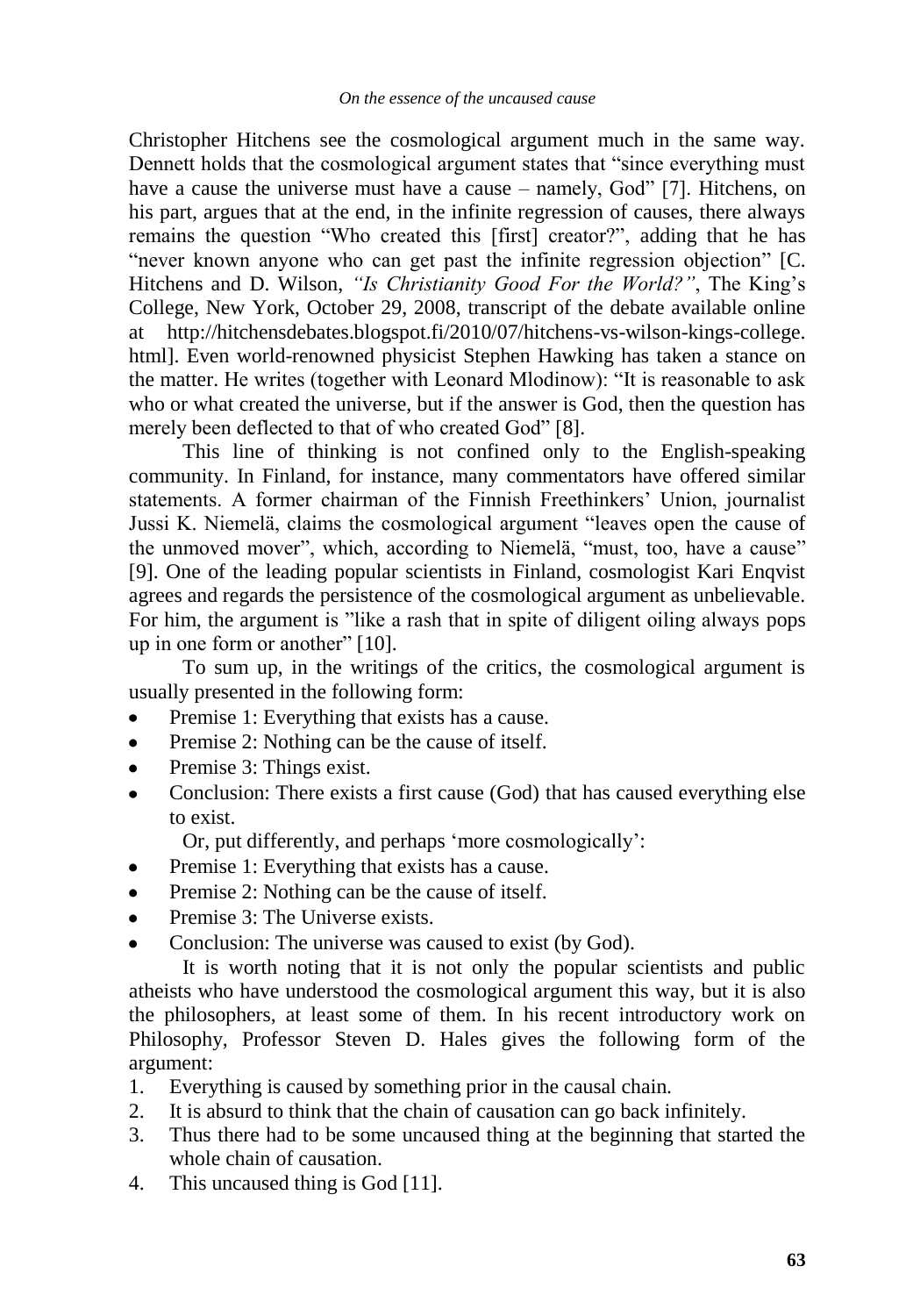At first glance, these formulations may appear correct. They seem to come very close to the way that the cosmological argument is usually presented in the public discussion and probably corresponds to an "average layman"s view" – even of a layman more informed than average on Philosophy – of the argument. There is, however, something fundamentally wrong with these versions of the argument. Closer inspection reveals that the problem lies in the premise 1, which the critics have turned into an easily attackable strawman. Once we acknowledge this and examine more closely the original cosmological arguments, it becomes obvious why most of the contemporary critique targeted against the argument misfires.

#### **3. The actual logic of the cosmological argument**

No "definite" version of the cosmological argument exists. However, by studying the arguments put forward by three mentioned philosophers from different eras, Aristotle, Thomas Aquinas, William Lane Craig, it is possible to uncover the core of the argument that has remained unchanged through the millennia. (Other versions of the argument have been presented by, e.g., Gottfried Wilhelm Leibniz [Gottfried Wilhelm Leibniz, *Monadologie*, 1714], Richard Swinburne [12] and John Haldane [13].) It becomes clear that actual logic of the cosmological argument is crucially different from the alleged logic proposed by the critics of the argument.

#### *3.1. Aristotle's unmoved mover*

One of the earliest – and best known – versions of the cosmological argument is due to Aristotle, dating back to the 4<sup>th</sup> century BC. In *Metaphysics*, Aristotle introduces the notion of an 'unmoved mover' (as it has been named afterwards), an entity which "moves while itself unmoved". This entity is eternal, indivisible and unalterable. It needs not and cannot be changed or moved in any way because it already is, and always has been, perfect in its existence.

The existence of such a perfect entity should be understood against the backdrop of Aristotelian physics, where motion is a fundamental feature of all material objects. The cause of the motion of each object is always some mover outside the object itself. Since everything in the world must have a cause and  $since - according to Aristotle - the world is eternal, there has to exist some$ eternal being that has caused all the motion in the world to begin. This being has to be "separate from sensible things", i.e., lie outside the material realm, since it would otherwise require a mover itself. If this ultimate cause of movement did not exist, nothing else would be able to exist, and everything else exists only because this prime mover first exists and causes everything to move. The unmoved mover itself is a necessary being whose existence does not depend on anything else [14; 14, vol. 1, p. 425–434].

Aristotle"s cosmological argument can be summarised as follows:

Premise 1: Every material object that exists has a mover.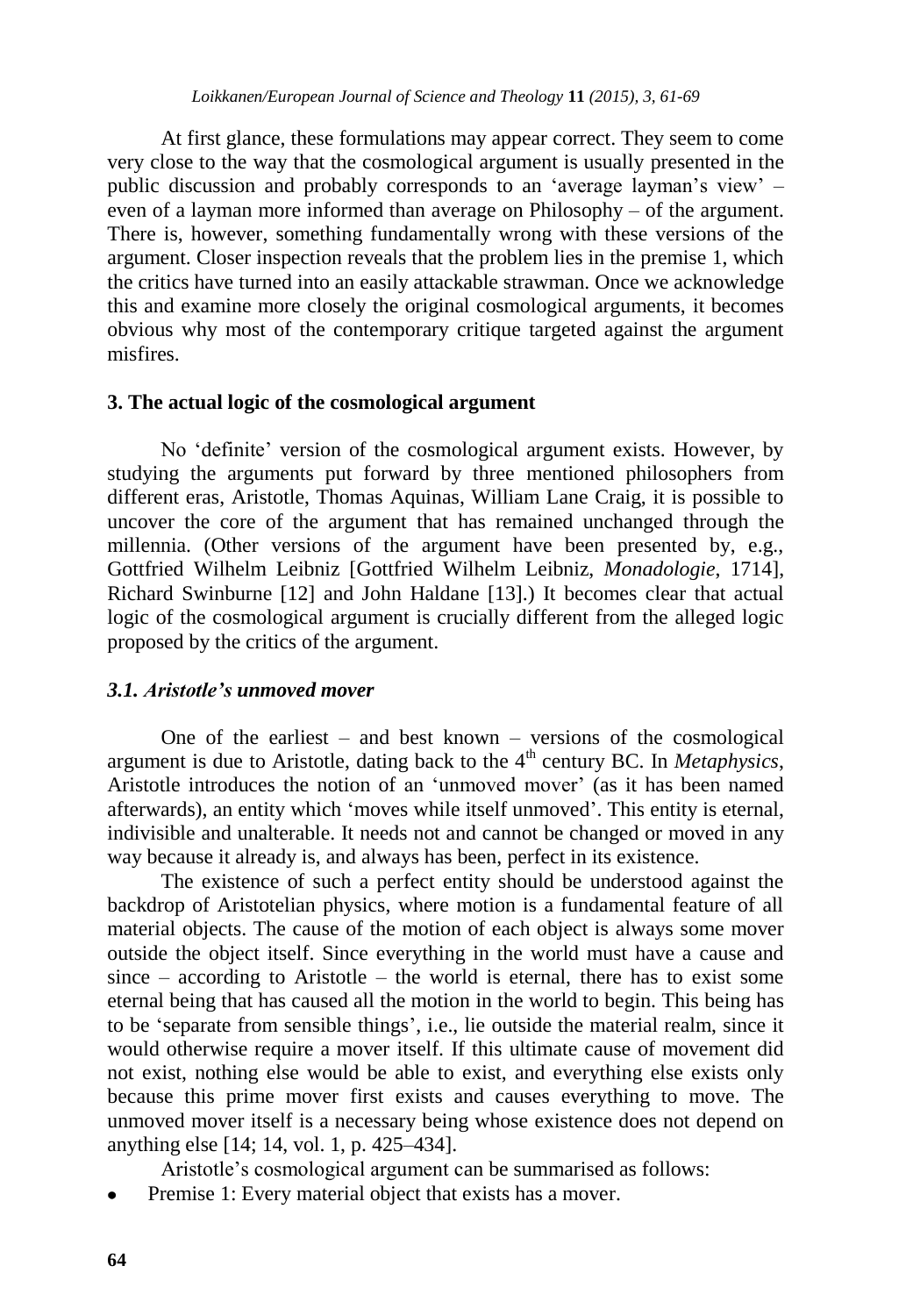- Premise 2: No material object can be the mover of itself.
- Premise 3: Material objects exist.
- Conclusion: There exists a first immaterial mover that has caused material objects to move.

Of course, science has long shown us that Aristotle"s general view of physics with celestial spheres and their circular motions is substantially faulty. Nevertheless, his metaphysics continues to offer useful tools for building our worldview. Even today, the notion of the unmovable mover constitutes a plausible starting point for the cosmological argument.

## *3.2. Thomas' first cause*

Perhaps the most classical formulation of the cosmological argument has been presented by Thomas Aquinas in the  $13<sup>th</sup>$  century. Actually, Thomas puts forth three different versions of the argument in his *Summa Theologiae*. These are three of his famous "five ways" of proving the existence of God, the other two ways being the argument from perfection and the argument from design. Thomas" cosmological arguments are the argument from motion ("the first way"), the argument from causation ("the second way") and the argument from contingency and necessity ("the third way").

Thomas" first two ways of demonstrating that God exists are concerned with the first cause and are in this regard similar to Aristotle's argument. The first way is based on the fact that things in the world undergo change, i.e. are changed by some outside cause from potentiality to actuality. The cause of change is always something that is already actual. Now, there must be a first cause of change in the chain of causes which is not changed by any other cause, for else there would not be anything to cause the first change. The first unchanged cause of change is what "everybody takes God to be".

The second way begins with the observation that there is "an order of efficient causes" in the world: every phenomenon in the world is caused by some other preceding phenomenon. Thomas continues to add that nothing can efficiently cause itself, for if something was its own cause, it would precede itself, which is impossible. His other perception is that the order of efficient causes has to be finite, i.e., there has to be a first cause (*prima causa*) which is itself uncaused and the ultimate cause of all other causes and all phenomena. This is because without a first cause, there cannot be subsequent causes. This first cause is 'what everyone calls 'God''.

Thomas" third way deals with the existence of contingent and necessary beings and states that there must be some being (God) which necessarily exist because otherwise nothing would exist. This argument is not a 'first cause' argument quite in the same sense as the first two ways and is not discussed further here. Concisely, Thomas' cosmological argument can be expressed as follows:

- Premise 1: Everything that exists has a cause.
- Premise 2: Nothing can be the cause of itself.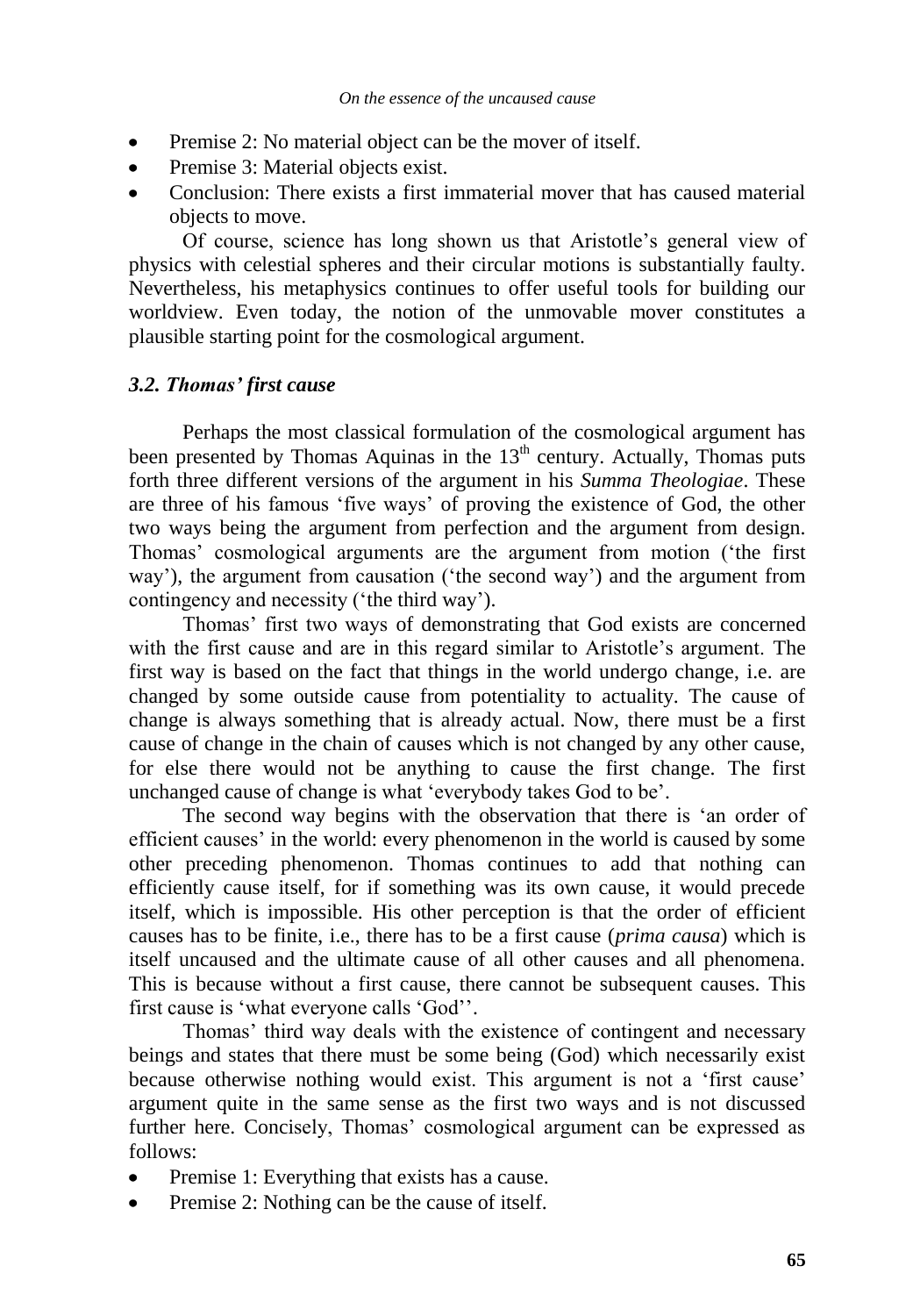- Premise 3: Things exist.
- Conclusion: There exists a first cause (God) that has caused thing to exists [15].

## *3.3. Craig's kalām cosmological argument*

The kalām cosmological argument was originally developed by Islamic philosophers (*mutakallimūn*), most notably by al-Kindi (8<sup>th</sup> century), al-Farabi  $(8<sup>th</sup>-9<sup>th</sup>$  century), Ibn Sina  $(9<sup>th</sup>-10<sup>th</sup>$ century) and al-Ghazali  $(11<sup>th</sup>$  century) [16]. Recently, the argument has risen to discussion as an updated version introduced by philosopher William Lane Craig.

The kalām cosmological argument is based on the claim that all things that have begun to exist have been brought to existence by some outside cause. According to Craig, to think otherwise would be to "quit doing serious metaphysics". If things could come to exist *ex nihilo*, the principle of causation would lose its meaning. Since it is very unlikely that the Universe would have existed forever, it has begun to exist and must have a cause. This cause has had to exist before the Universe began to exist and it cannot be a part of the Universe. Traditionally, this cause is thought to be God. God is a being who has not begun to exist but has always existed and thus does not need a cause. To put it more precisely, the "traditional" form of the kalām cosmological argument is:

- Premise 1: Everything that has begun to exist has a cause.
- Premise 2: Nothing can be the cause of itself.
- Premise 3: The Universe began to exist.  $\blacksquare$
- Conclusion: The Universe was caused to exist (by God).

Craig has refined the kalām argument to better meet the challenges of modern science and Philosophy. This version of the argument aims to prove that it is impossible for the Universe not to have a beginning, instead of merely assuming that it does not. The reasoning is based on the idea that an actual infinite (an infinite to which nothing can be added) cannot exist. The modern form of the kalām cosmological argument can be presented follows:

- Premise 1: An actual infinite cannot exist.
- Premise 2: An infinite temporal regress of events is an actual infinite.
- Premise 3: A universe without a beginning is an infinite temporal regress of  $\bullet$ events.
- Conclusion 1: The Universe has a beginning.
- Premise 4: Nothing can be the cause of itself.  $\bullet$
- Conclusion 2: The Universe was caused to exist (by God) [17, 18].  $\bullet$

## **4. Misunderstandings of the cosmological argument**

Each of the arguments presented in Chapter 3 makes a fundamental distinction between the qualities of the Universe and the qualities of God (or, the Uncaused Cause, if you will). The Universe (including all objects belonging to it) is material and temporal whereas God is exactly the opposite, non-material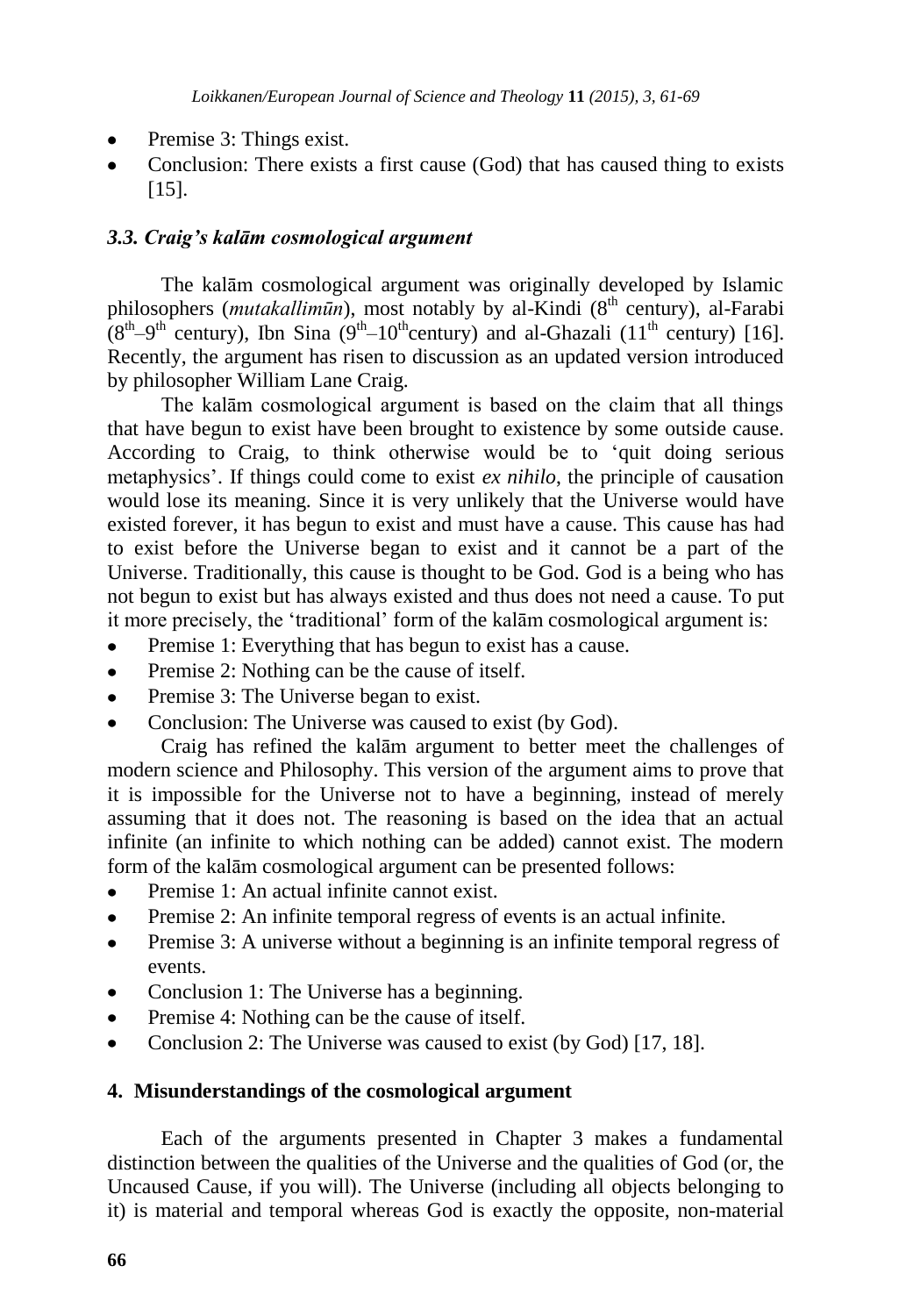and eternal. This, of course, is perfectly in line with traditional Christian theology, as well as the Bible, which pictures God as a spirit who exists "from everlasting to everlasting" (Psalm 90.2). The Universe, being a spatio-temporal entity, must have a cause for its existence, but God, who is outside space and time and not restricted by the laws of Physics, does not need to be explained by a cause outside of him. God is an eternal and a non-contingent entity and the only explanation of his own existence. In other words, it is the essence of God to be uncaused. Therefore, the question "Who made God?" makes no sense.

The qualitative distinction between God and the material world is essential for the success of the cosmological argument. Indeed, without this assumption, the argument would reduce to the "everything that exists must have a cause" type of an argument that the critics have claimed it to be and would thus be "easily  $(...)$  exposed as vacuous", as Dawkins puts it [6, p. 100]. There should, however, be no real danger of falling into this misunderstanding. Once we examine the argument carefully, as we did in Chapter 3, the logic of the argument becomes clear. The cosmological argument does not claim that "everything that exists must have a cause", but rather that "all temporal and material things that exists must have a cause" or "everything that has begun to exists must have a cause". Thus, the criticism described in Chapter 2 fails to do justice to any of the original forms of the cosmological argument. In reality, the proponents of the argument never use the argument the way its critics claim.

Analysing the reasons for why the cosmological argument is so often presented in a transformed form, particularly by the contemporary critics, is beyond the scope of this article. It is possible that the critics of the argument have not put enough effort into studying the original argument and are therefore misunderstanding it. Some might be inclined to think that they are presenting the argument in an altered form in order to make it an easier target for criticism. This paper, however, does not engage in this speculation and is only concerned with highlighting the observation that many of the critics do actually misrepresent the cosmological argument.

#### **5. Conclusions**

This article has dealt with the cosmological argument for the existence of God, focusing particularly on the versions presented by three well-known proponents of the argument: Aristotle, Thomas Aquinas and William Lane Craig. I have examined both the original logic of the argument and the alleged logic that many contemporary critics have suggested the argument to have. It has been revealed that critique is largely based on an oversimplified caricature of the cosmological argument. Contrary to what the critics suggest, the argument does not rest on the premise of everything having a cause. Instead, an essential feature of the cosmological argument is the claim that there exists some being, usually identified as God, who is by definition uncaused and the first cause of everything else.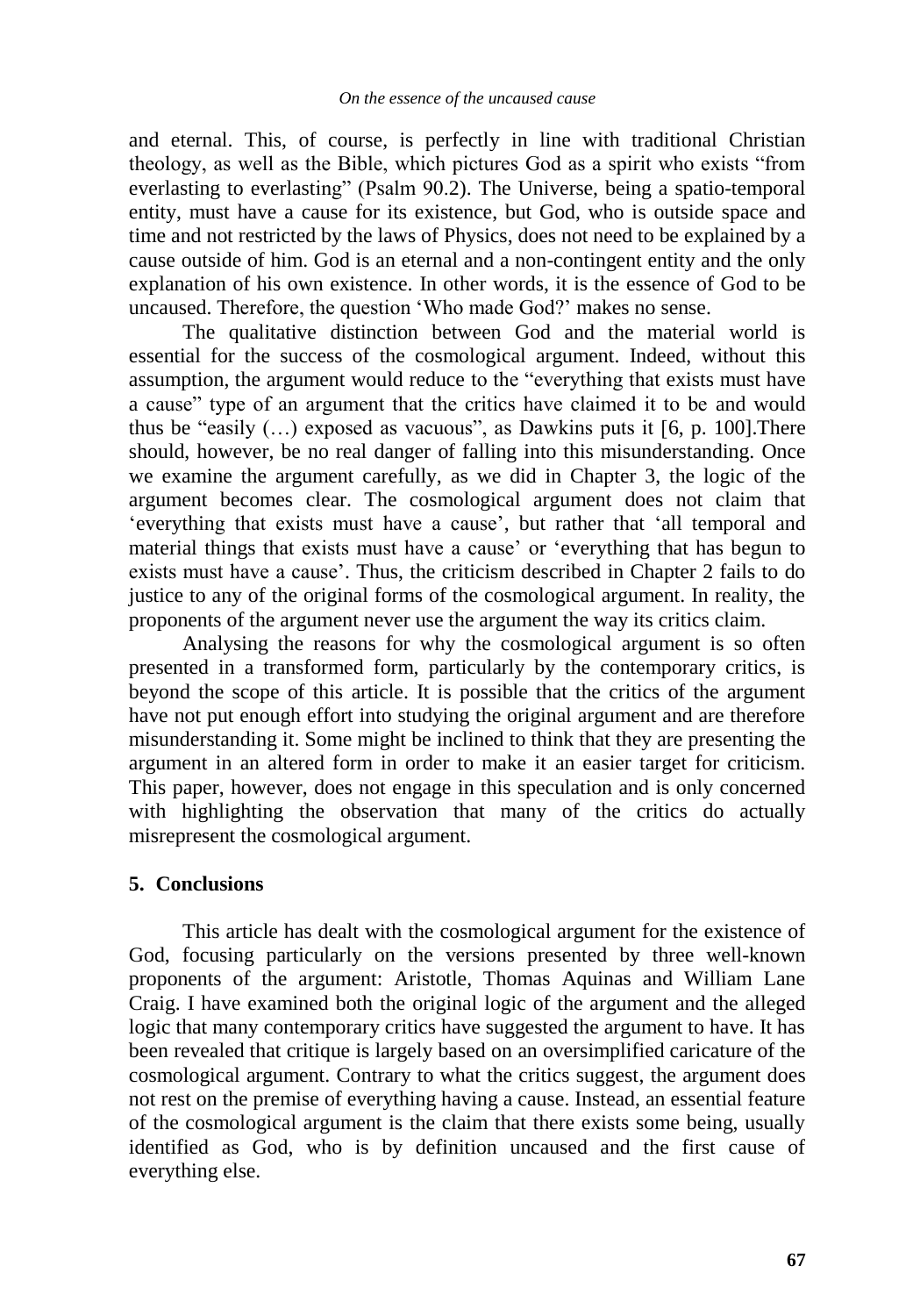Finally, it must be reminded that it is, naturally, a completely another question whether the cosmological argument is in fact valid. In recent discussion, it has, for example, been questioned if it is even reasonable to assume that everything has to have a prior cause. Perhaps no order of efficient causes exists, perhaps all the events occurring in the world only seem deterministic but are actually random. Regarding the cause of the existence of the universe, it has been suggested that the Universe might be able to "create itself". The aim of this paper has not been to address these questions. However, it is obvious that in order to even be able to begin assessing the validity of the cosmological argument, the starting point has to be to take the argument in the form that it is actually presented. Without this, no fruitful discussion between the proponents and the opponents of the argument is possible.

#### **References**

- [1] A. Plantinga, *God, Freedom, and Evil*, Eerdmans, Grand Rapids, 1977, 111–112.
- [2] A.E. McGrath, *A Fine-Tuned Universe. The Quest for God in Science and Theology. The 2009 Gifford Lectures*, Westminster John Knox Press, Louisville, 2009, 115–121.
- [3] D. Hume, *Dialogues Concerning Natural Religion and Other Writings,* in *Cambridge Texts in the History of Philosophy*, D. Coleman (ed.), Cambridge University Press, Cambridge, 2007 [1779].
- [4] I. Kant, *Kritik der reinen Vernunft, Werkausgabe,* Band III/IV, W. Weischedel (ed.), Suhrkamp, Frankfurt am Main, 1974 [1781].
- [5] B. Russell, *"Why I Am Not a Christian"*, in *I Am Not a Christian and Other Essays on Religion and Related Subjects*, P. Edwards (ed.), George Allen & Unwin, London, 1957, 3–23.
- [6] R. Dawkins, *The God Delusion*, Black Swan, London, 2007, 101.
- [7] D. Dennett, *Breaking the Spell. Religion as a Natural Phenomenon*, Penguin Books, London, 2007, 242.
- [8] S. Hawking and L. Mlodinow, *The Grand Design*, Bantam, London, 2010, 172.
- [9] J. Heinimäki and J.K. Niemelä, *Kamppailu Jumalasta. 12 erää uskosta* (*Fight about God. 12 Rounds of Faith*), Helsinki Books, Helsinki, 2011, 262.
- [10] K. Enqvist, *Uskomaton matka uskovien maailmaan* (*Unbelievable Journey to the World of Believers*), WSOY, Helsinki, 2012, 105.
- [11] S.D. Hales, *This Is Philosophy. An Introduction*, Wiley-Blackwell, Chichester, 2013, 77.
- [12] R. Swinburne, *The Existence of God*, 2<sup>nd</sup> edn., Oxford University Press, Oxford, 2004.
- [13] J.J.C. Smart and J.J. Haldane, *Atheism and Theism*, Blackwell, Malden, 2003.
- [14] Aristotle, *Metaphysics*, in *The Complete Works of Aristotle. The Revised Oxford Translation, Bollingen Series LXXI-*2, Vol. 2, J. Barnes (ed.), Princeton University Press, Princeton, 1991, 1688–1695.
- [15] T. Aquinas, *Summa Theologiae, Questions on God, Cambridge Texts in the History of Philosophy*, B. Davies & B. Leftow (eds.), Cambridge University Press, Cambridge, 2006, 24-27.
- [16] W.L, Craig, *The Cosmological Argument from Plato to Leibniz*, MacMillan, London, 1980, 61-104.